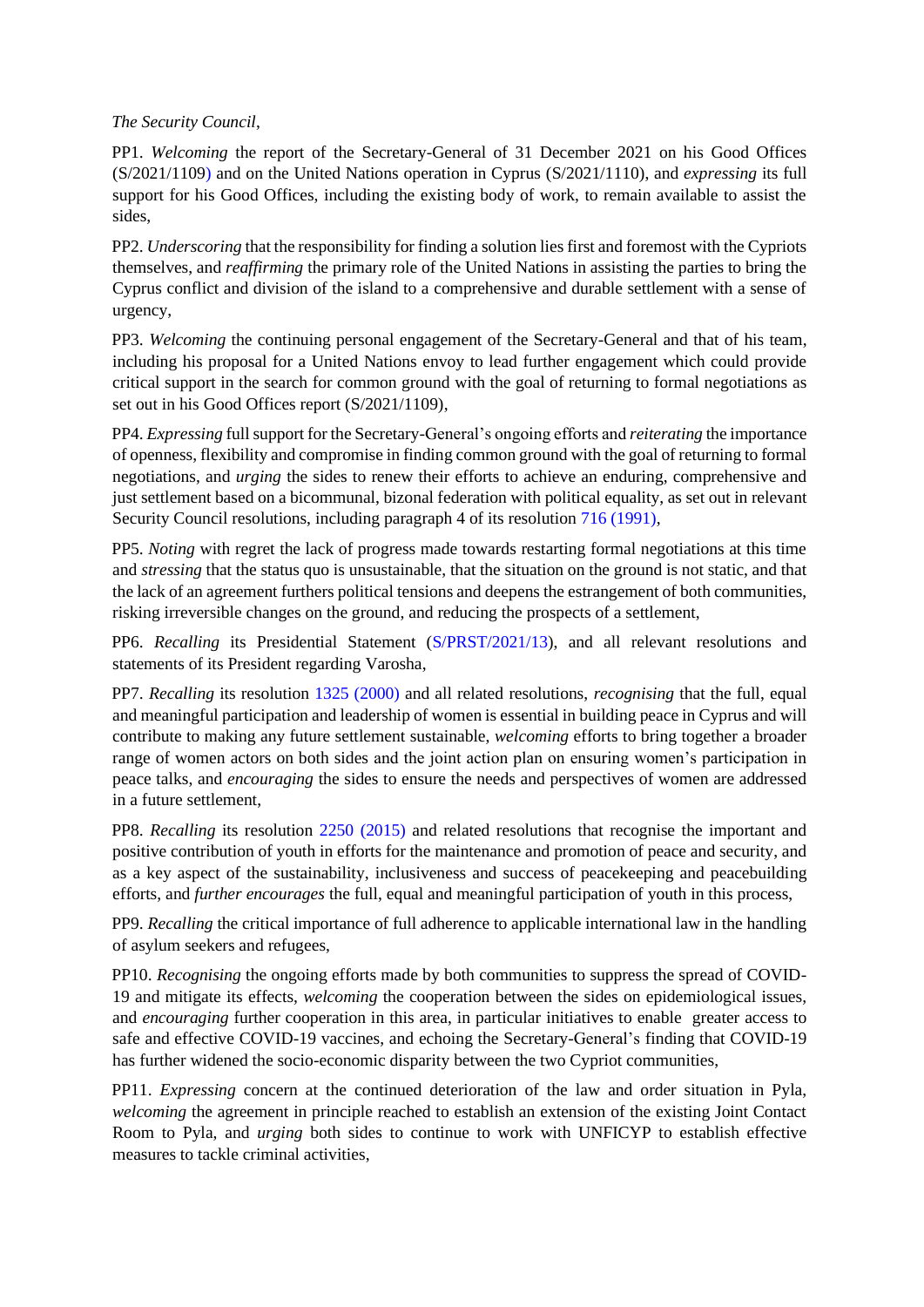PP12. *Reiterating* the importance of confidence-building measures and their timely implementation, and *encouraging* the sides to consider new military confidence building measures,

PP13. *Urging* the sides to step up their efforts to promote intercommunal contacts, reconciliation and the active engagement of civil society, in particular women and youth, and *recognising* that regular, effective contact and communication between the sides enhances the prospects for settlement and is in the interests of all Cypriots, and helps to address island-wide matters, including migration, health, crime, environmental protection, and issues related to the adverse impacts of climate change,

PP14. *Noting* that the Government of Cyprus is agreed that in view of the prevailing conditions on the island it is necessary to keep the United Nations Peacekeeping Force in Cyprus (UNFICYP) beyond 31 January 2022,

PP15. *Welcoming* measures to date to strengthen the liaison and engagement capacity of the mission, *noting* the importance of transition planning in relation to the settlement and in line with resolution 2594 (2021) and other relevant resolutions, and *emphasising* the need to review regularly all peacekeeping operations, including UNFICYP, to ensure efficiency and effectiveness,

PP16*. Expressing appreciation* to Member States that contribute personnel to UNFICYP, and *noting* the continued voluntary contributions to the funding of UNFICYP by the Government of Cyprus and the Government of Greece,

PP17. *Noting with appreciation* the efforts of the Secretary-General, and welcoming the appointment of Colin Stewart as Special Representative of the Secretary-General,

- 1. *Reaffirms* all its relevant resolutions on Cyprus, in particular resolution [1251 \(1999\)](https://undocs.org/en/S/RES/1251(1999)) and *recalls* the importance of achieving an enduring, comprehensive and just settlement based on a bicommunal, bizonal federation with political equality, as set out in relevant Security Council resolutions, including paragraph 4 of its resolution [716 \(1991\);](https://undocs.org/en/S/RES/716(1991))
- 2. *Fully supports* the Secretary-General's ongoing engagement with the sides and encourages further rounds of informal talks and *reiterates* the importance of the sides and all involved participants approaching this process in the spirit of openness, flexibility and compromise and to show the necessary political will and commitment to freely negotiate a mutually acceptable settlement under United Nations auspices, and *urges* the sides to engage actively and with an increased sense of urgency with the Secretary-General and his team to this end, including by reaching an agreement regarding the proposal of the Secretary-General to appoint a United Nations envoy;
- 3. *Recalls* the status of Varosha as set out in relevant resolutions, including resolutions 550 [\(1984\)](https://undocs.org/en/S/RES/550(1984)) and 789 (199[2\),](https://undocs.org/en/S/RES/789(1992)) and its Presidential Statement [\(S/PRST/2021/13\)](https://undocs.org/en/S/PRST/2021/13) which condemns the 20 July 2021 announcement by Turkish and Turkish Cypriot leaders on the further reopening of a part of the fenced-off area of Varosha, expresses deep regret regarding unilateral actions that run contrary to its previous resolutions and statements on Varosha and calls for the immediate reversal of this course of action and of all steps taken on Varosha since October 2020, and *reiterates* that no actions should be carried out in relation to Varosha that are not in accordance with its resolutions and *continues to stress* the need to avoid any unilateral actions that could raise tensions on the island and undermine the prospects for a peaceful settlement;
- 4. *Expresses* concern at the continuing tensions in the Eastern Mediterranean, and underlines that disputes should be resolved peacefully in accordance with applicable international law, remains convinced of the many important benefits, including economic benefits, for all Cypriots and the wider region that would flow from a comprehensive and durable settlement, *reiterates* the Secretary-General's previous call to avoid escalatory steps, and further *calls* upon the leaders of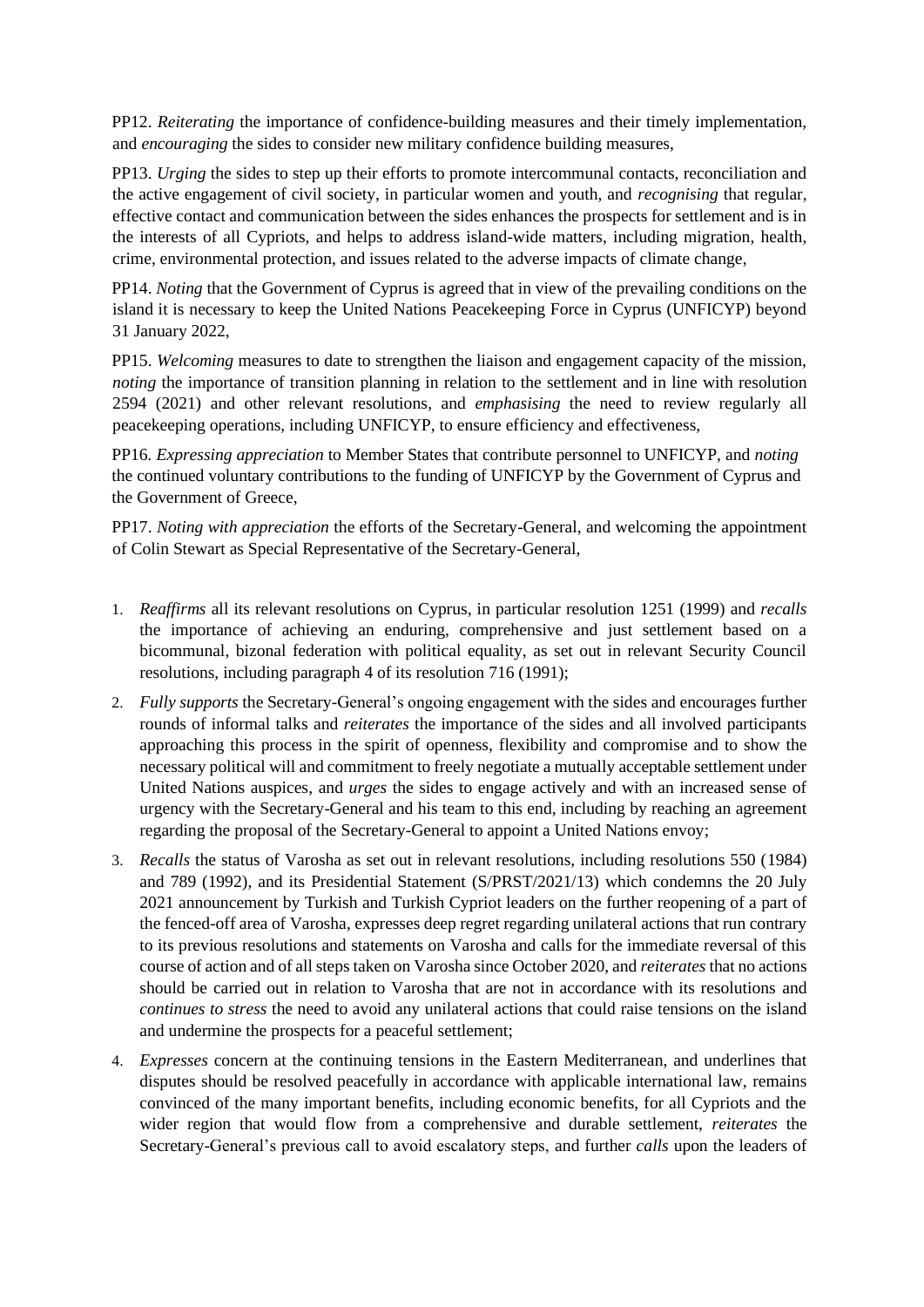the two Cypriot communities and all involved parties to refrain from any actions and rhetoric that might damage the settlement process and that could raise tensions on the island;

5. *Recalls* its resolution 2587 [\(2021\)](https://undocs.org/en/S/RES/2561(2021)) and calls upon the two leaders urgently to:

(a) reinvigorate their efforts to provide the necessary support and overall guidance to free the Technical Committees from political obstructions in their work and enable them to function effectively in coordination and cooperation on matters which have island-wide implications, including through the effective use of the expertise available in the bicommunal Technical Committees on Health, Criminal Matters, Crisis Management, Humanitarian Affairs and Economic Matters, and to empower them to submit proposals for their consideration to enhance intercommunal contacts and improve the daily lives of all Cypriots, and consider the advice of the Good Offices Mission of the Secretary-General regarding further ways to empower the Technical Committees and improve their performance;

(b) ensure effective coordination and cooperation on criminal matters;

(c) intensify efforts to promote peace education across the island, including by further empowering the Technical Committee on Education to implement the recommendations contained in its joint report of 2017, in particular those concerning policy-making, and to address impediments to peace by conducting a joint review of school materials, including text books, as a contribution to trust-building between the communities, on which there continues to be no progress;

(d) improve the public atmosphere for negotiation to secure a settlement, including by preparing the communities for a settlement through public messages on the way ahead, and delivering more constructive and harmonised messages, including by more explicitly encouraging contact and cooperation between the communities and providing direct support to grassroots people-to-people initiatives, and by refraining from actions or rhetoric that detracts from a successful process or could make it more difficult to achieve;

(e) increase their support to, and ensure a meaningful role for, civil society engagement in peace efforts, in particular strengthening the participation of women's organisations and youth in the process, and to support implementation of the recommendations of the gender sensitive socioeconomic impact assessment to address existing barriers and ensure a future peace agreement can more equally benefit men and women in Cyprus;

- 6. *Regrets* the ongoing lack of meaningful participation of women's organisations and youth in the Settlement process, *welcomes* the Technical Committee on Gender Equality's convergence on a set of practical recommendations to ensure women's full, equal and meaningful participation in the settlement process, to support and encourage engagement with civil society, including women's organisations, and to include a gender perspective in a future settlement process and *urges* the leaders of both sides to ensure thorough and effective implementation of all recommendations under the joint action plan on women's participation, and to empower the Technical Committee on Gender Equality to carry out recommendations pertaining to the Committee and to review implementation of the plan every six months and provide recommendations as appropriate, and continues to *note* the Secretary-General's call to ensure the inclusion of at least 30 per cent women in future delegations;
- 7. *Deeply regrets* the lack of progress on an effective mechanism for direct military contacts between the sides and the relevant involved parties, and *urges* flexibility and engagement by the sides and the relevant involved parties, facilitated by UNFICYP, to develop a suitably acceptable proposal on the establishment of such a mechanism, and its timely implementation;
- 8. *Calls* upon the sides to reduce existing barriers to intercommunal contact, emphasizes the importance of effective communication for risk-mitigation and trust-building between the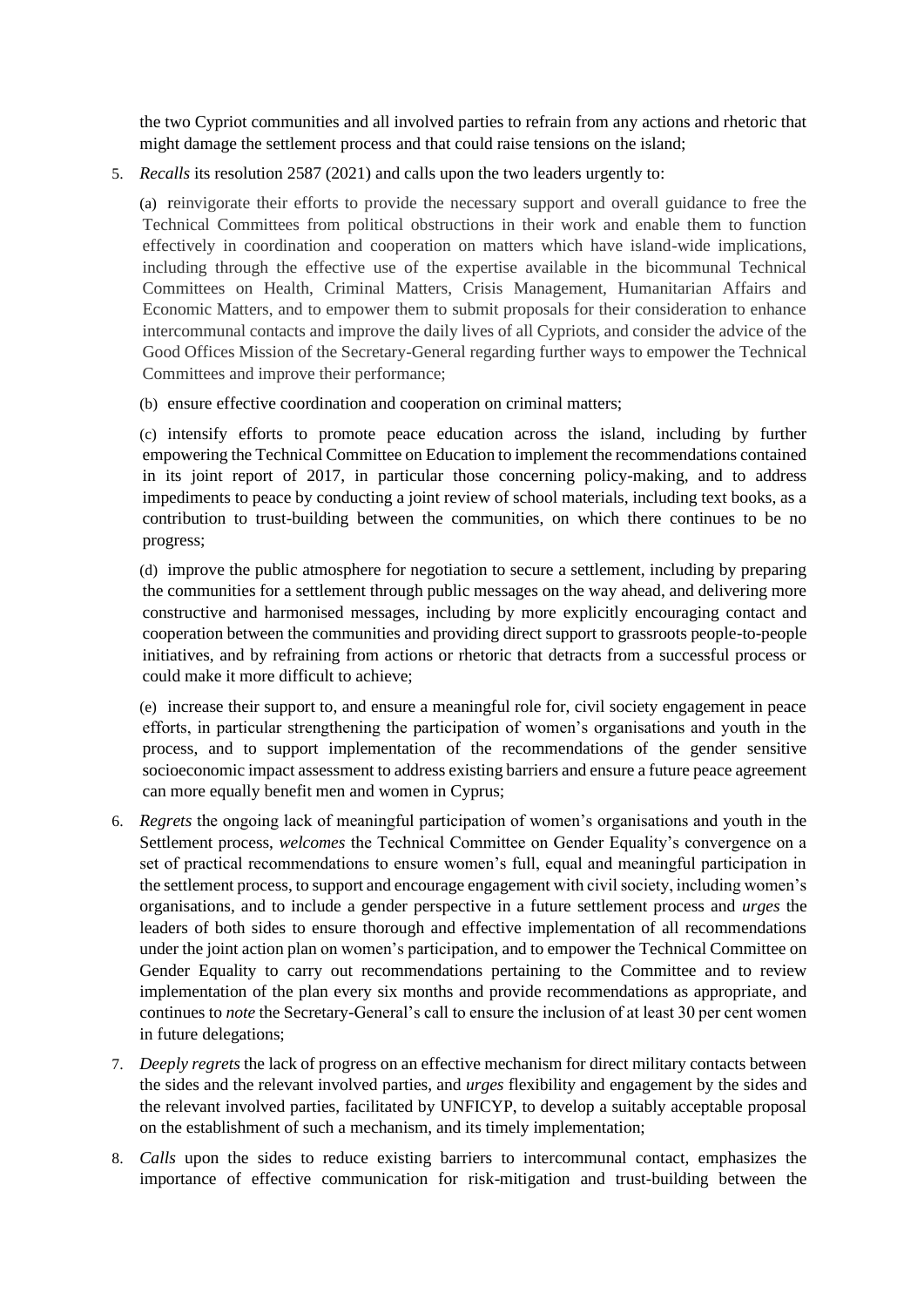communities, and in this regard *welcomes* the continuation of the regular dialogue between the sides and the United Nations, *urges* the sides to agree and implement further confidence building measures that can contribute to a conducive environment for settlement, including those related to the military, economic cooperation and trade, and including through the work of the Technical Committees, and in this regard *welcomes* the proposal of the Secretary-General for a dialogue between the parties and the Special Representative to explore a possible agreement on surveillance technology and unmanning of positions adjacent to the buffer zone;

- 9. *Commends* the ongoing work of the Committee on Missing Persons, and *calls upon* all parties to enhance their cooperation with the Committee's work, in particular through providing full access without delay to all areas and responding in a timely manner to requests for archival information on possible burial sites;
- 10. *Expresses* its full support for UNFICYP, and *decides* to extend its mandate for a further period ending on 31 July 2022;
- 11. *Expresses serious concern* at the continued violations of the military status quo along the ceasefire lines, the reported encroachment by both sides into the Buffer Zone and the risks associated, the challenges to the mission's delineation of the buffer zone and the increase in unauthorised construction as outlined in paragraphs 11, 14, 15 and 18 of the Secretary-General's report (S/2021/1110) which poses challenges to UNFICYP's operations and mandated authority;
- 12. *Strongly urges* the sides and all involved parties to respect UNFICYP's mandated authority in, and delineation of, the buffer zone, *reaffirms* the importance of the use of the 2018 United Nations aide-memoire by the sides to ensure peace and security in the buffer zone, continues to *request* the Secretary-General to report to the Security Council and troop- and police-contributing countries any actions that impede UNFICYP's ability to fulfil its mandate, and renews its *call on* both sides to respect the integrity of the buffer zone, to remove all unauthorised constructions and to prevent unauthorised military or civilian activities within and along the ceasefire lines;
- 13. *Stresses* that UNFICYP's mandated authority extends throughout Cyprus and *reaffirms* the importance of respect for UNFICYP's freedom of movement throughout Cyprus, including to ensure systematic and effective monitoring and reporting by the mission particularly on the situation in Varosha, as well as elsewhere, *stresses* that restrictions on freedom of movement can present risks to the safety and security of United Nations personnel serving in peacekeeping operations, and *requests* the Secretary-General, Member States and all parties to continue to take all appropriate measures to ensure the safety and security and freedom of movement of UNFICYP personnel with unhindered and immediate access, in line with resolution 2518 (2020);
- 14. *Reiterates its calls* on the Turkish Cypriot side and Turkish forces to restore in Strovilia the military status quo which existed there prior to 30 June 2000, and reaffirms that UNFICYP's freedom of movement should be respected;
- 15. *Urges* the leaders of both communities to agree and continue a plan of work to achieve a mine-free Cyprus, and to overcome the existing barriers to this work as outlined in paragraph 21 of the Secretary-General's report (S/2021/1110), in order to make expeditious progress towards clearing the 29 remaining suspected hazardous areas on the island;
- 16. *Requests* the Secretary-General to implement the following activities and existing obligations in the planning and conduct of UNFICYP's operations within the limits of the mandate and area of operations and in line with existing United Nations guidelines and regulations:
	- (a) women, peace and security requirements under resolution 1325 (2000) and all resolutions addressing women, peace, and security, including by seeking to increase the number of women in UNFICYP in line with resolution 2538 (2020), including through ensuring the full, equal, and meaningful participation of women at all levels, and in all aspects of its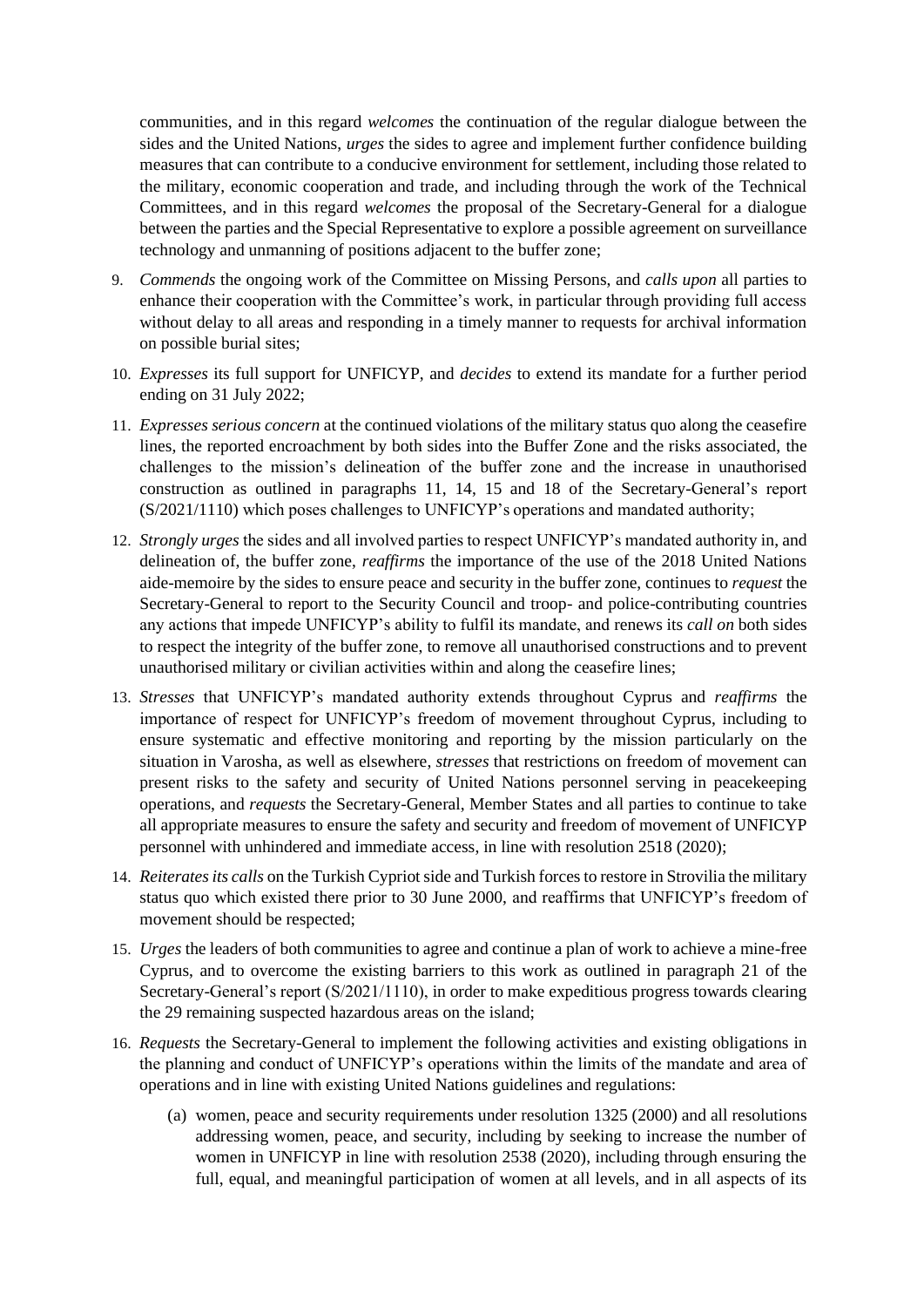operations including senior leadership positions, and through ensuring safe, enabling and gender-sensitive working environments for women in peacekeeping operations, as well as taking fully into account gender considerations as a crosscutting issue throughout its mandate, and reaffirming the importance of sufficient gender expertise in all mission components and capacity strengthening in executing the mission mandate in a genderresponsive manner;

- (b) peacekeeping performance requirements under resolutions 2378 (2017) and 2436 (2018);
- (c) the United Nations zero-tolerance policy on serious misconduct, sexual exploitation and abuse, and sexual harassment, and all actions under resolution 2272 (2016), and to report to the Security Council if such cases of misconduct occur;
- (d) implementing more effective casualty and medical evacuation procedures, as well as deploying enhanced medical evacuation capacities;
- (e) taking active and effective measures to improve the planning and functioning of UNFICYP's safety and security facilities and arrangements;
- (f) youth, peace and security requirements under resolutions 2250 (2015), 2419 (2018) and 2535 (2020);
- 17. *Urges* troop- and police-contributing countries to continue taking appropriate action to prevent sexual exploitation and abuse, including vetting, predeployment and in-mission awareness training for all personnel, to ensure full accountability in cases of such conduct involving their personnel, including through timely investigations of all allegations of sexual exploitation and abuse, to repatriate units when there is credible evidence of widespread or systemic sexual exploitation and abuse by those units, to take appropriate disciplinary measures, and to report to the United Nations fully and promptly on actions undertaken;
- 18. *Requests* troop- and police-contributing countries to implement relevant provisions of resolution 2538 (2020) and all other relevant resolutions on reducing barriers to and increasing women's participation at all levels and in all positions in peacekeeping, including by ensuring safe, enabling and gender-sensitive working environments for women in peacekeeping operations;
- 19. *Requests* the Secretary-General to submit by 5 July 2022 a report on his Good Offices, in particular on progress towards reaching a consensus starting point for meaningful results-oriented negotiations leading to a settlement, *encourages* the leaders of the two communities to provide written updates to the Good Offices Mission of the Secretary-General on the actions they have taken in support of the relevant parts of this resolution since its adoption, in particular with regard to paragraphs 5, 6, 7 and 8, with a view to reaching a sustainable and comprehensive settlement, and *further requests* the Secretary-General to include the contents of these updates in his Good Offices report; *further requests* the Secretary-General to submit by 5 July 2022 a report on implementation of this resolution that provides integrated, evidence-based and data-driven analysis, strategic assessments and frank advice to the Security Council, drawing on data collected and analysed through the Comprehensive Planning and Performance Assessment System